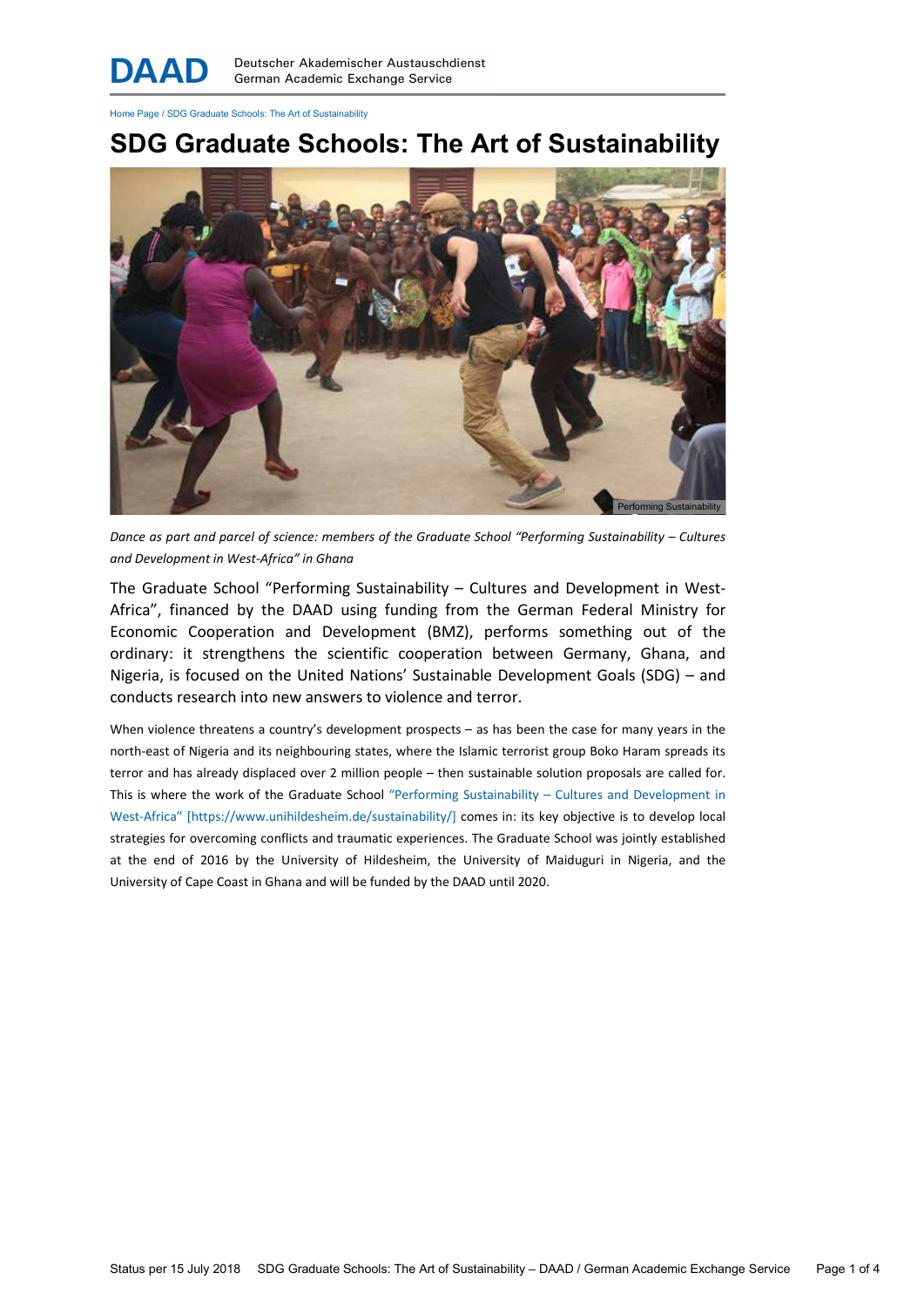

German/Ghanaian/Nigerian network: group photo of the latest workshop of the Graduate School at the University of Cape Coast

The key focus of research is on the subjects Art and Culture in the context of the United Nations' Sustainable Development Goals (SDG). The exceptional focus is not only on sustainable development but especially on conflict solutions and the propagation of peace. "The long-term task will be to bring about the revival of communities", says Professor Raimund Vogels, one of the Graduate School's three directors and ethnomusicologist at the University of Hildesheim. According to Vogels, music could be one of the pathways for people to find a common identity.

Raimund Vogels himself lived for a long time in Nigeria and Ghana and has conducted research there; since 2011, he has been the Director of the Center for World Music [https://www.uni-hildesheim.de/center-forworld-music/studium-und-lehre/musikwelt/] – an impressive institution at which scientists have collected over 45,000 gramophone records and 4,500 musical instruments from all around the world. According to Vogels, music in Germany is more a feature of people's entertainment and leisure time activities but for societies such as those existing in Nigeria or Ghana music is incredibly important. In addition to language, music is the most important way of channelling emotional and conflicts, creating a sense of community, and promoting social interaction, says Vogels. "Social, ecological, or economic processes are always reflected in music."

## Preservation of Cultural Heritage

The three universities jointly involved in the Graduate School have awarded a total of 21 scholarships. One of the scholarship holders is Umar Lawal Yusuf. He is a lecturer at the University of Maiduguri, one of the biggest higher education institutions in Nigeria boasting over 51,000 students. The 37-year-old is studying for a doctorate on the subject of the Role and Influence of the Civilian Joint Task Force (CJTF), a state-funded militia combating the influence of Boko Haram in the federal state of Borno. "The activities of Boko Haram are having an erosive effect on the region's cultural heritage", says Umar Lawal Yusuf. He now wants to find out what is motivating the CJTF in its fight against the terrorist group and how it goes about its work. "Many of the communities in the villages of northeast Nigeria have been destroyed over the last six years of the conflict", confirms Dr. Christopher Mtaku, coordinator of the SDG Graduate School in Nigeria.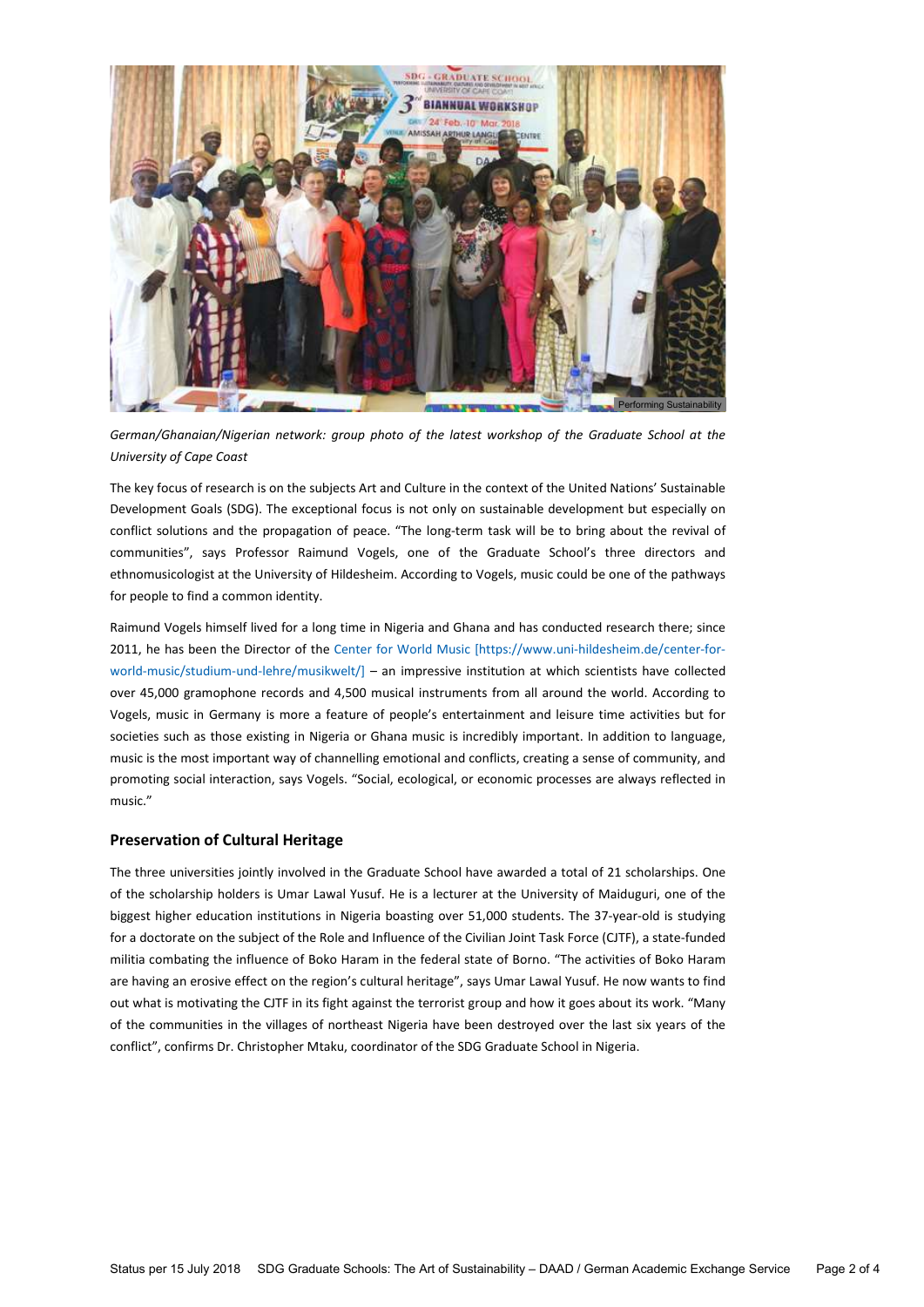

Scholarship holders immersed in discussion: jointly exploring new paths of research

The Graduate School's partner in Ghana is the University of Cape Coast. Prisca Ama Anima is studying for a doctorate there, focusing her doctor's thesis on how minor-aged mothers can escape poverty. "Poverty is a key causative factor in teenage pregnancies", she says. To find out how young mothers master their everyday lives, she focuses on an exchange of information that makes use of photographs to help women better communicate their experiences. "Pictures often say more than a thousand words", the postgraduate emphasises.

## DAAD Support

"A university which sees itself as a global actor should foster contacts with other national and international institutions so as to educate its students and also offer workshops and seminars", says Dr. Abba Tijani, director of the Graduate School in Nigeria. The support of the DAAD enables students and postgraduates to be schooled in cultural sustainability with an international perspective, he explains. The African scholarship holders spend three months at the University of Hildesheim. Twice a year they come together for workshops in Nigeria and Ghana for discussions on the results, methods, experiences from the field studies, or everyday issues concerning project management. In 2020, the last year of DAAD support, the focus will be on the subject of scientific career opportunities.



Sustainable exchange: work session during the workshop at the University of Cape Coast